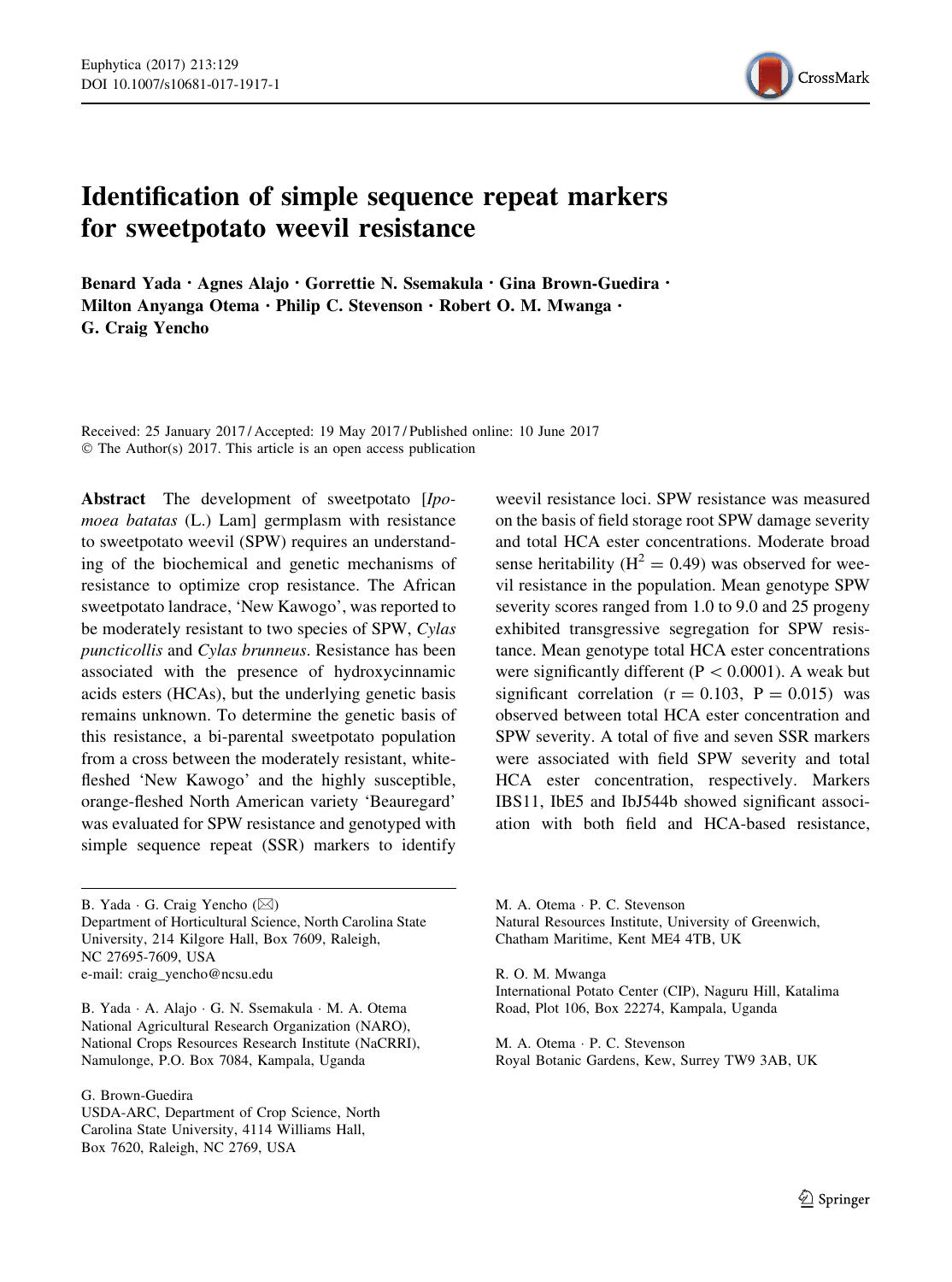representing potential markers for the development of SPW resistant sweetpotato cultivars.

Keywords Hydroxycinnamic acid - SSR markers - Sweetpotato weevil

### Introduction

Sweetpotato [Ipomoea batatas (L.) Lam] is a rich source of carbohydrates, vitamin A, vitamin C, fiber, and minerals (Woolfe [1992;](#page-10-0) Teow et al. [2007\)](#page-10-0). It is one of the most affordable and nutrient rich among the root and tuber crops in the developing world, and it is particularly important in sub-Saharan Africa (SSA) (Low et al. [2007](#page-10-0)). The consumption of orange-fleshed varieties rich in  $\beta$ -carotene has been shown to improve the vitamin A status of children and women in SSA (van Jaarsveld et al. [2005;](#page-10-0) Hotz et al. [2012\)](#page-10-0). This, coupled with its ability to yield under marginal soil conditions, with minimal input requirements makes sweetpotato a key crop in the food systems of many SSA countries (Karyeija et al. [1998](#page-10-0)).

Despite the importance of the crop, average sweetpotato storage root yields in SSA are low, about 4.0–10.0 metric t/ha compared to the average root yield of 21.5 metric t/ha in China, the leading global producer of the crop (FAOSTAT [2014\)](#page-9-0). Apart from poor crop management practices, a major reason for low storage root yields in SSA is due to sweetpotato weevil (SPW), which can cause complete yield losses during dry spells (Smit [1997](#page-10-0)).

The sweetpotato weevil species, Cylas puncticollis (Boheman) and Cylas brunneus (Fabricius) predominantly occurring in Africa, severely reduce the production and market value of sweetpotato in SSA (Stathers et al. [2003](#page-10-0)). The major damage is inflicted on the storage roots by larval feeding (Cockerham et al. [1954;](#page-9-0) Jansson et al. [1987](#page-10-0)). Secondary pathogen infection and induction of sesquiterpenes produced in response to damage makes the storage roots bitter and unacceptable for consumption (Uritani et al. [1975](#page-10-0); Sato and Uritani [1981\)](#page-10-0).

The concealed feeding behavior of SPWs makes their management difficult (Nottingham and Kays [2002;](#page-10-0) Odongo et al. [2003](#page-10-0)). Host plant resistance is a major component of any integrated pest management (IPM) program, but to date, the development of weevil resistant varieties has not been successful in SSA. This is attributed to the complex nature of the sweetpotato genome making crop improvement difficult, limited sources of resistance and lack of knowledge on the genetics of inheritance of sweetpotato weevil resistance even where resistance mechanisms have been identified (Stevenson et al. [2009](#page-10-0)).

Recently, a wide range of sweetpotato genotypes were screened for SPW resistance and compared with a highly susceptible cultivar, *I. batatas* 'Tanzania', as a control to identify the biochemical basis of SPW resistance (Muyinza et al. [2012](#page-10-0); Anyanga et al. [2013\)](#page-9-0). Considerable variation in the concentrations of hydroxycinnamic acid (HCA) esters in the screened genotypes was recorded with the highest concentration observed in 'New Kawogo', an African landrace originating from Uganda. The six HCA esters associated with SPW resistance were identified as hexadecylcaffeic acid, hexadecylcoumaric acid, heptadecylcaffeic acid, octadecylcaffeic, octadecylcoumaric acid and 5-0-caffeoylquinic acids (Stevenson et al. [2009](#page-10-0); Anyanga et al. [2013](#page-9-0)). Their constitutive production in sweetpotato, particularly at the root surface, was established as one of the quantifiable chemical bases of SPW resistance (Anyanga et al. [2013](#page-9-0)). Development of a rapid chemotyping method for hydroxycinnamic acid esters (HCA), and/or molecular markers linked to them was proposed in as a tool for selecting SPW resistance using markerassisted selection (MAS) and/or biochemistry-assisted selection.

Our knowledge on the inheritance of SPW resistance is limited. While linkage and QTL analysis of storage root yield, dry matter, starch,  $\beta$ -carotene content and root-knot nematode resistance have been reported in sweetpotato (Cervantes-Flores et al. [2008a](#page-9-0), [b](#page-9-0); Chang et al. [2009](#page-9-0); Cervantes-Flores et al. [2011;](#page-9-0) Zhao et al. [2013](#page-11-0)), none has yet been reported for SPW resistance.

Development of biochemical and genomic tools to unravel the chemical and genetic basis of resistance to SPW in 'New Kawogo' will facilitate the development of SPW resistant germplasm and cultivars. The application of functional genomics in insect ecology has been widely reviewed by Tittiger ([2004\)](#page-10-0). Nextgeneration sequencing will also contribute to simple sequence repeat (SSR) and single nucleotide polymorphism (SNP) marker discovery for use in marker assisted selection (MAS) and genomic selection for developing SPW resistant cultivars. With the low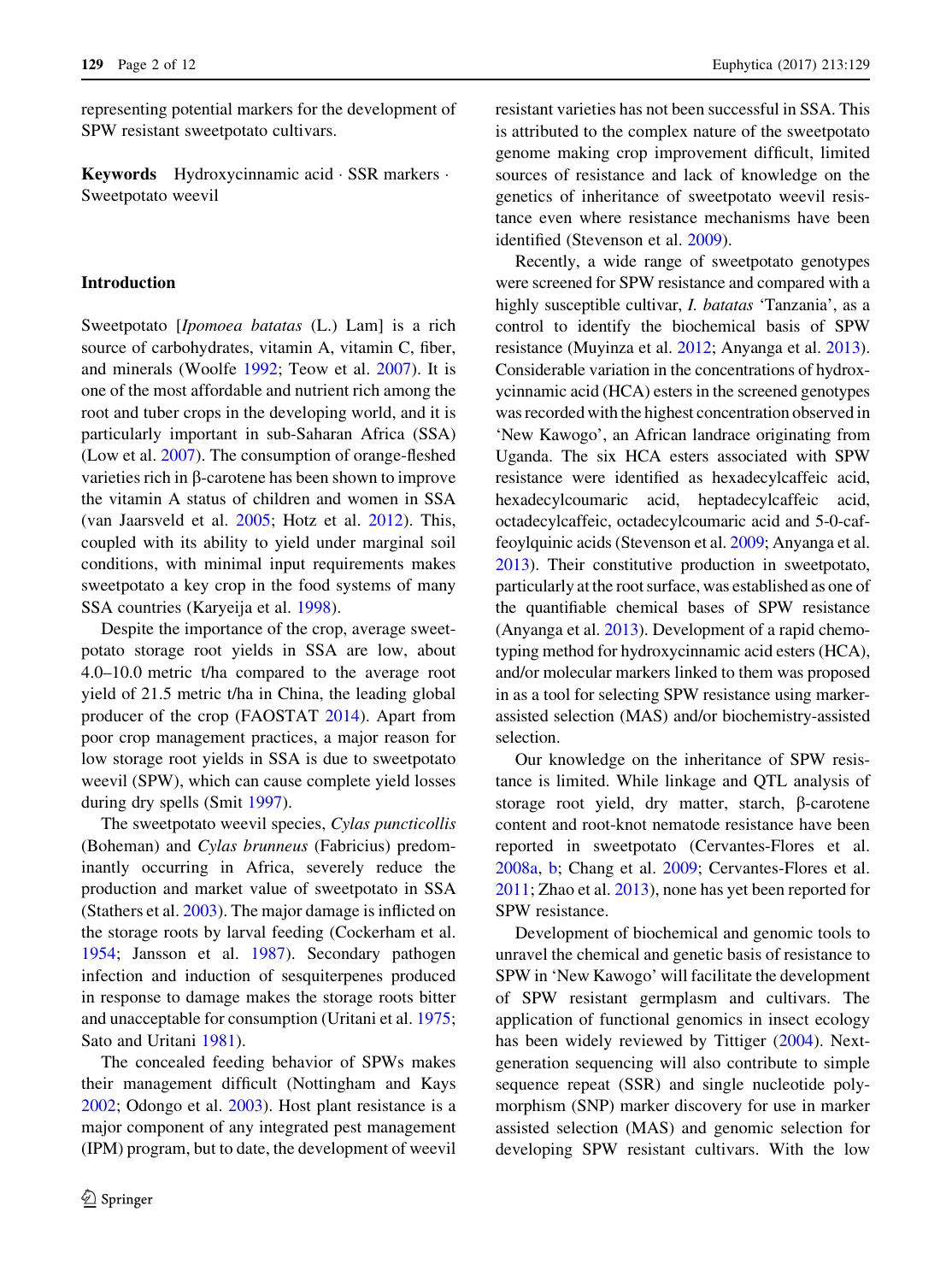number of sweetpotato SSR markers published to date compared to other major crops (Buteler et al. [1999](#page-9-0); Hu et al. [2004](#page-10-0); Schafleitner et al. [2010](#page-10-0); Wang et al. [2011](#page-10-0)), and no SNPs at all, genomic improvement of SPW resistance is still in its infancy.

In this study, we used logistic regression to associate published SSR markers (Buteler et al. [1999;](#page-9-0) Hu et al. [2004;](#page-10-0) Schafleitner et al. [2010](#page-10-0); Wang et al. [2011](#page-10-0)) to SPW resistance in the 'New Kawogo' x 'Beauregard' bi-parental population, which is segregating for SPW resistance and other agronomic traits. This is the first time that co-dominantly inherited SSR markers have been used to identify SPW resistance loci in sweetpotato. As more sweetpotato SSR and SNP markers are developed, genomic SPW resistance breeding might be implemented in the future.

#### Materials and methods

## Plant material

The population used in this study consisted of  $287 \mathrm{F}_1$ progeny from a bi-parental cross between 'New Kawogo' (NK) and 'Beauregard' (B) generated at NaCRRI in Uganda (0°32'N, 32°35'E, 1150 m.a.s.l). 'New Kawogo' (female) is a moderately SPW and sweetpotato virus disease (SPVD) resistant, high dry matter content, white-fleshed released Ugandan cultivar (Mwanga et al. [2001](#page-10-0); Stevenson et al. [2009](#page-10-0)). 'Beauregard' (male) is a SPW and SPVD susceptible, low dry matter content and orange-fleshed (high  $\beta$ carotene content) US cultivar (Rolston et al. [1987\)](#page-10-0).

#### Genomic DNA extraction and SSR genotyping

Genomic DNA was extracted from the young leaves (ca. 100 g) of each progeny and parents using a modified C-TAB method (Doyle and Doyle [1990](#page-9-0)) and quantified using a NanoDrop ND-1000 spectrophotometer (NanoDrop Technologies, Wilmington, Delaware) at the NaCRRI Biosciences laboratory. The DNA samples were then shipped to North Carolina State University for genotyping.

The sequences of 405 published expressed sequence tags (EST) SSR primers (Buteler et al. [1999;](#page-9-0) Hu et al. [2004;](#page-10-0) Schafleitner et al. [2010](#page-10-0); Wang et al. [2011](#page-10-0)) were obtained for this study. The primers were redesigned by addition of the M13 tail universal primer sequence (TGTAAAACGACGGCCAGT) to the  $5'$  end of the forward primer sequence and then synthesized by Eurofins Genomics (Huntsville, Alabama). The complementary M13 sequence was fluorescently labeled with VIC (green), 6FAM (blue), NED (yellow) and PET (red) tags from Applied Biosystems (Foster City, California) for automated detection of polymerase chain reaction (PCR) products.

The genomic DNA was amplified using polymerase chain reaction (PCR) performed in a  $10 \mu l$  reaction volume. The PCR reaction consisted of  $3.0 \mu l$ (20–40 ng/ $\mu$ l) DNA template, 1.0  $\mu$ l 10X PCR buffer, 1.0  $\mu$ l 15 mM MgCl<sub>2</sub>, 0.8  $\mu$ l 10 mM DNTPs mix, 0.2 µl forward primer (1.0 µM), 1.0 µl reverse primer (1.0  $\mu$ M), 0.5  $\mu$ l M13 primer (1.0  $\mu$ M), 0.1  $\mu$ l Taq polymerase (50 U/ $\mu$ l) and 2.4  $\mu$ l PCR water. The PCR conditions were as follows; one hold at 94.0  $\degree$ C for 4 min, followed by first 15 cycles of 94.0  $\degree$ C denaturation for 30 s, 55.0  $\degree$ C annealing for 30 s, and 72.0  $\degree$ C extension for 1 min, then followed by 25 cycles of 94.0 °C for 30 s, 50.0 °C annealing for 30 s, and 72.0  $\degree$ C extension for 1 s, followed by two holds at 72.0  $\degree$ C for 7 min, and at 4.0  $\degree$ C for infinite time.

The PCR amplifications were performed using an Eppendorf Mastercycler (Eppendorf AG, Hamburg, Germany). We did PCR product sizing by capillary electrophoresis using an ABI3730xl Genetic Analyzer (Applied Biosystems, Foster City, California). The allele data was analyzed using GeneMarker 2.2.0 (SoftGenetics, State College, Pennsylvania). Allele scores were converted to binary data, with 1 being allele present and 0 as allele absent. Details of DNA extraction and PCR were described in Yada et al. [\(2015](#page-10-0)).

Field trials and SPW resistance screening

The 287 progeny and parents were evaluated for SPW resistance at three sites and two seasons in Uganda during 2012–2013. All experiments were arranged in a randomized complete block design with 3 replications per genotype per site. Each experimental plot consisted of five plants spaced 30 cm apart planted on ridges separated by 1.0 m.

The trials were conducted at the National Semi-Arid Resources Research Institute (NaSARRI) (1°32'N, 33°27' E), Ngetta Zonal Agricultural Research and Development Institute (NgeZARDI)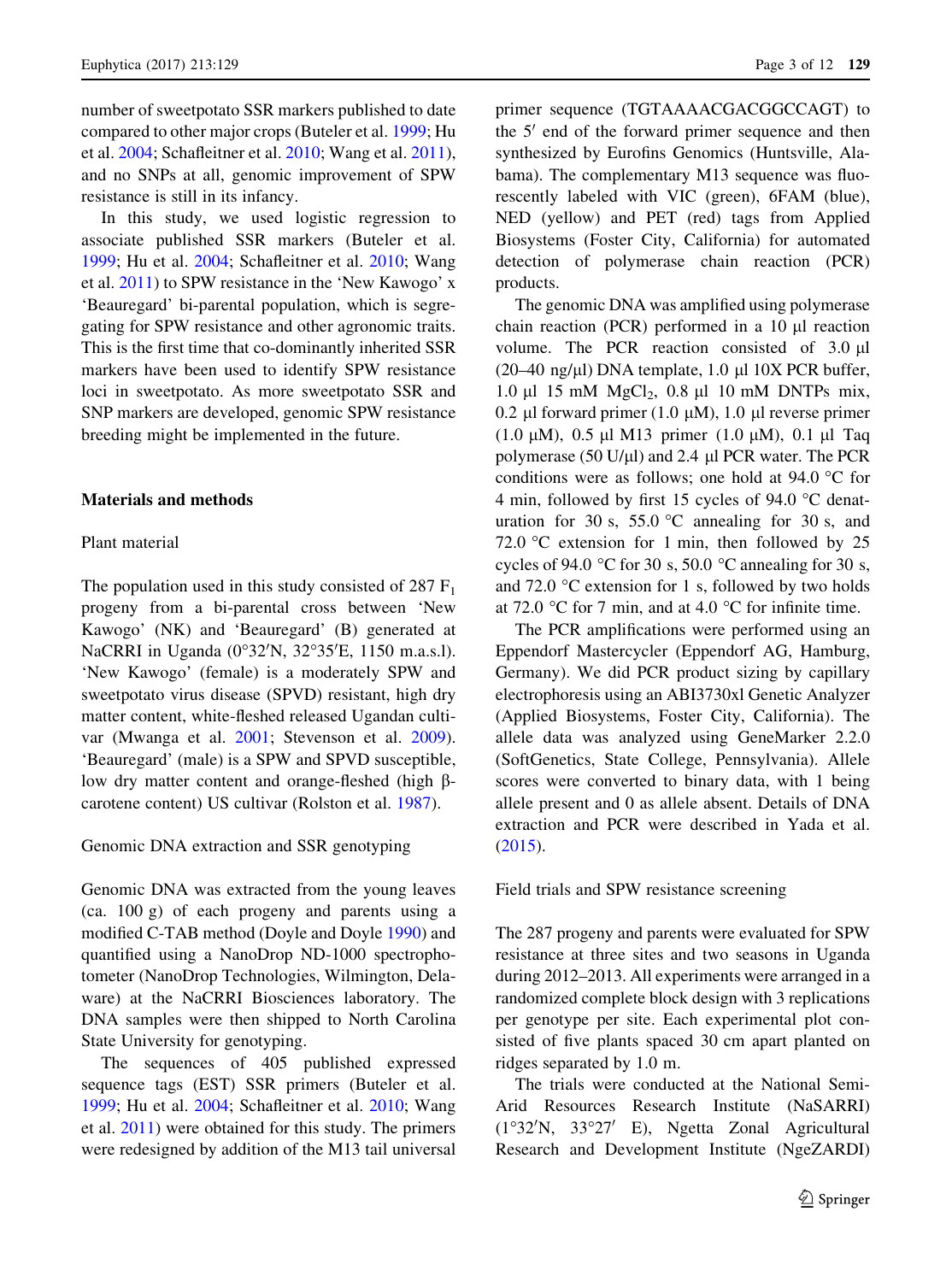$(2^{\circ}202'N, 33^{\circ}62' E)$ , and the National Crops Resources Research Institute (NaCRRI) (0°32'N,  $32^{\circ}35'E$ ).

The trials were artificially infested with 20 weevils per plot (7 female and 3 male sweetpotato weevils each of C. puncticollis and C. brunneus) at 90 days after planting to increase the weevil population, and to optimize and even the infestation across the study sites as previously reported (Muyinza et al. [2012\)](#page-10-0). The weevils were reared on storage roots in the laboratory at NaCRRI.

During the first season (2012A), the trials were planted in June, 2012 and harvested in November, 2012. The second season trials (2012B) were planted in November, 2012 and harvested in May, 2013. The harvesting of both trials was done at 5-6 months after planting to allow ample time for SPW infestation.

We inspected the harvested storage roots and scored SPW severity using a 1–9 scale, where  $1 =$  no weevil damage symptoms,  $2 =$  unclear weevil damage symptoms,  $3 =$  clear weevil damage symptoms  $\leq 5\%$  of roots per plot,  $4 =$  clear weevil damage symptoms at  $6-15\%$  of roots per plot,  $5 = \text{clear}$ weevil damage symptoms at 16–33% of roots per plot,  $6 =$  clear weevil damage symptoms in 34–66% of roots per plot (more than  $1/3$ , less than  $2/3$ ),  $7 =$  clear weevil damage symptoms in 67–99% of roots per plot  $(2/3$  to almost all),  $8 =$  clear weevil symptoms in all roots per plot,  $9$  = severe weevil damage symptoms in all roots per plot (rotting) as described in Grüneberg et al. ([2010\)](#page-9-0).

Hydroxycinnamic acid (HCA) ester profiling

Storage root samples were brought to NaCRRI and a sub-sample of storage roots from each plot was washed under running tap water and processed. We selected 289 genotypes (287 progeny and 2 parents) from NaCRRI and NgeZARDI for HCA analysis. Fresh roots were cut transversely into 2–3 root discs from the middle portion of each root sample, weighed and freeze-dried using a vacuum freeze dryer (True-Ten Industrial Co. Taichung City, Taiwan) for 72 h. The periderm and epidermal sections of the freezedried root disks were using the edge of a kitchen knife. The separated portions were powdered using a laboratory blender. The freeze-dried samples were weighed and milled at NaCRRI using a Thomas Wiley Mini-Mill (Thomas Scientific, Swedesboro, New Jersey). For HCA extraction, 50 mg of the powdered samples were immersed in methanol (1 ml) in 1.5 ml Eppendorf tubes for 24 h. The crude mixture was spun using a mini-centrifuge (BIO-RAD, Hercules, California) at 13,000 rpm for 5 min and the supernatant collected for liquid chromatography-mass spectrometry (LC–MS) analysis as described by Anyanga et al. [\(2013](#page-9-0)). The profiling of HCA ester concentration was done at the Natural Resources Institute (NRI), University of Greenwich, UK.

# Data analysis

All data analysis was performed using 284 progeny and the parents. Analysis of variance (ANOVA) of SPW resistance was conducted using the generalized linear mixed model procedure, PROC GLIMMIX (SAS 9.4, SAS Institute, Cary, North Carolina). We treated the genotypes as fixed effects and block, site and season as random effects. We compared the overall SPW least significant (LS) means of parents to that of progeny (Gtype), and also the individual progeny and parents LS means Gen (Gtype) across sites and seasons using the Turkey-Kramer grouping  $(\alpha = 0.05)$ . The genotype means were used to assess the level of transgressive segregation for SPW resistance.

Using PROC MIXED and PROC IML (SAS 9.4, SAS Institute, Cary, North Carolina), we analyzed the phenotypic and genotypic variances for SPW severity scores, which were later used to compute the broad sense heritability of SPW resistance in this population.

For total storage root HCA ester concentration, analysis of variance was done using PROC GLM with sites as replications. We used the genotype LS means for assessing the level of transgressive segregation for HCA ester production in the population. The Pearson correlation analysis of field SPW severity and HCA ester production of genotypes was done through PROC CORR (SAS 9.4, SAS Institute, Cary, North Carolina).

For marker and trait association analyses, we used a total of 133 informative SSR markers out of the 405 markers screened. The SSR markers associated with SPW resistance were identified using regression analysis. We used the genotype best linear unbiased predictions (BLUPs) of SPW resistance and HCA content to identify SSR markers associated with sweetpotato weevil resistance. The genotype SPW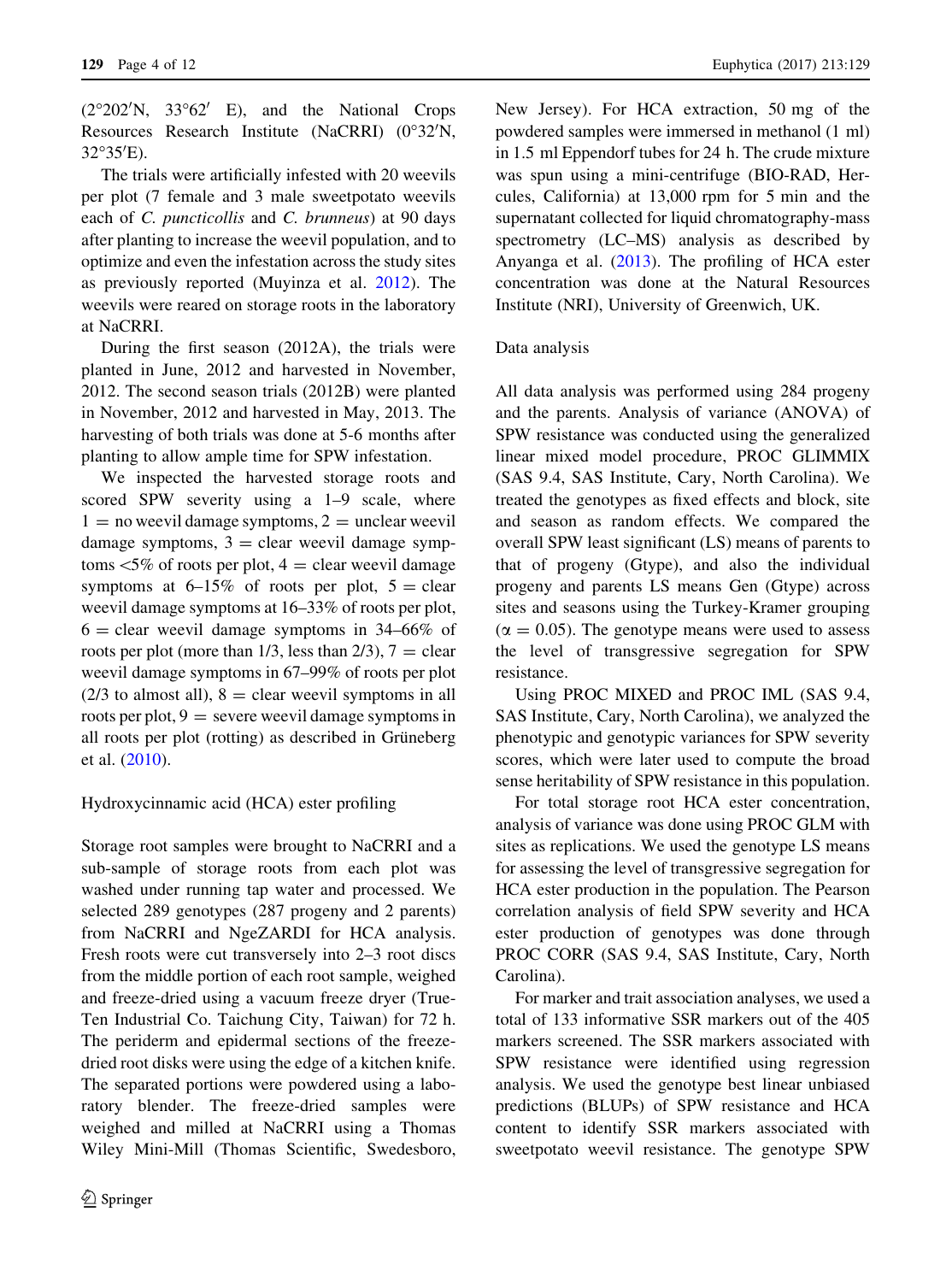resistance BLUPs were analyzed using PROC MIXED (SAS 9.4, SAS Institute, Cary, North Carolina). Then SSR loci and trait regression analysis was conducted using PROC GLIMMIX with genotypes as fixed effects. An SSR marker locus was considered to have significant association with SPW resistance if  $p<0.05$  for the regression analysis.

## Results

#### Analysis of variance (ANOVA) of SPW resistance

Sites had significant effects ( $p \lt 0.05$ ) on SPW resistance of the genotypes as the mean SPW severity at NaCRRI, NgeZARDI and NaSARRI were 3.6, 2.1 and 5.4, respectively. The genotype x environment (G x E) interaction effect was also significant for SPW resistance in this population. The mean SPW resistance of the parents compared to that of progeny (Gtype) as estimated by SPW severity scores on storage roots was not significant, but differences in mean SPW resistance of individual progeny and individual parents (Gen(Gtype)) across sites and seasons was significant (Table [1](#page-5-0)).

# Genotype performance and heritability

The mean genotype SPW severity scores across seasons at NaCRRI ranged from 1.0 to 9.0, with a mean of 3.6 for both seasons (Fig. [1a](#page-5-0)), with mean SPW severity for 'New Kawogo' and 'Beauregard' of 2.1 and 7.5, respectively. A total of 18 progeny performed better than 'New Kawogo', the resistant parent for SPW resistance at NaCRRI. The top five most resistant progeny in terms of mean SPW severity at NaCRRI were; NKB84, NKB52, NKB280, KNB219 and NKB225. A total of three progeny: NKB217, NKB199 and NKB125 had higher severity scores than 'Beauregard', the susceptible parent at this site.

At NgeZARDI, mean genotype SPW severity across seasons ranged from 1.0 to 7.0 (Fig. [1b](#page-5-0)) and the mean SPW severity across seasons was 2.1. The mean SPW severity of 'New Kawogo' and 'Beauregard' were 1.4 and 7.1, respectively. The distribution of genotype performance was skewed to the right, meaning most genotypes showed low SPW damage. Twenty-seven progeny exhibited positive transgressive segregation (performed better than the resistant parent) for filed SPW resistance at this site. The top five most resistant genotypes at this site were; NKB219, NKB225, NKB52, NKB72 and NKB115. No progeny had a higher mean SPW severity than 'Beauregard' at NgeZARDI.

The mean genotype SPW severity scores across seasons at NaSARRI ranged from 2.0 to 9.0 (Fig. [1](#page-5-0)c) with a mean SPW severity of 5.4. The mean SPW severity of 'New Kawogo' and 'Beauregard' were 3.6 and 8.7, respectively. The total number of progeny exhibiting positive transgressive segregation for SPW resistance at NaSARRI was 19. The top five weevil resistant progeny at this site were; NKB219, NKB225, NKB260, NKB84 and NKB10. The progenies that performed worse than 'Beauregard' at this site were NKB17, NKB237, NKB283, NKB282 and NKB127.

Mean overall genotype SPW severity across sites and seasons ranged from 1.0 to 8.0 (Fig. [1](#page-5-0)d). The mean overall SPW severity of the parents 'New Kawogo' and 'Beauregard' were 2.5 and 7.8, respectively. The overall genotype mean SPW severity distribution was skewed to the right and a total 25 progeny showed positive transgressive segregation for overall SPW resistance. Progeny NKB152, NKB257, NKB72, NKB59 and NKB260 had the lowest overall mean SPW severity across sites and seasons (most resistant). Progeny NKB219 and NKB225 had low mean SPW severity across the three sites having stable performance for SPW resistance.

On analyzing the genotypic and phenotypic variances, the broad sense heritability estimate for field SPW resistance in this population was moderate  $(H^2 = 0.49 \pm 0.047).$ 

# Total storage root HCA ester analysis

Mean storage root total HCA ester concentrations of genotypes (progeny and parents) were significantly different ( $P < 0.0001$ ). The overall mean total HCA ester concentration of the genotypes was 69.4 ng/g on dry weight basis. The mean total HCA ester concentrations of 'New Kawogo' and 'Beauregard' were 379.6 and 70.4 ng/g, respectively. Genotype mean total HCA ester concentrations ranged from 4.9 to 379.6 ng/g, in progeny NKB175 and 'New Kawogo', respectively. The distribution of genotype mean total HCA ester concentration was skewed to the right and no progeny had higher total HCA ester concentration than 'New Kawogo', the resistant parent (Fig. [2\)](#page-6-0).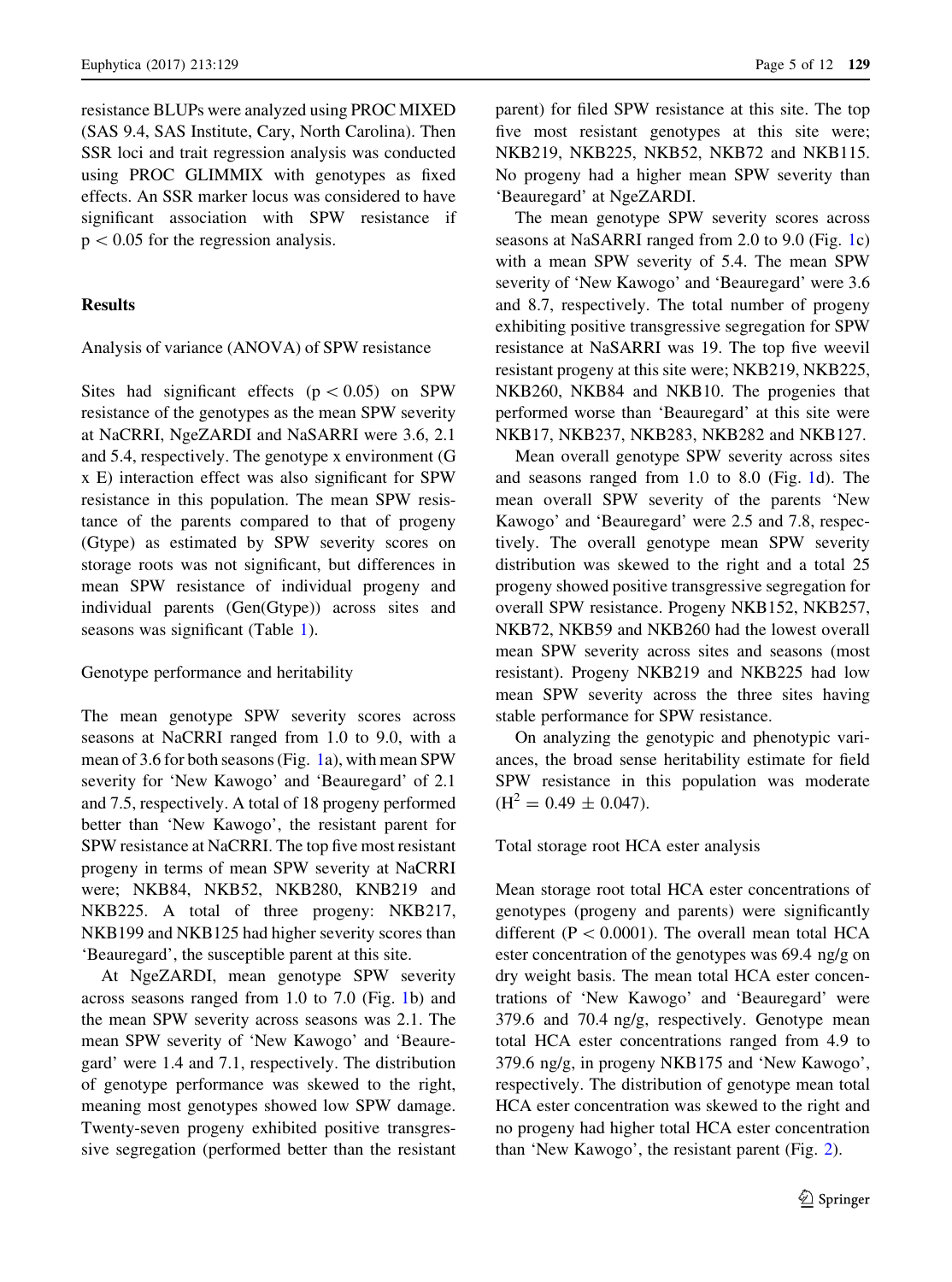| Source                            | DF             | SS       | MS    | F value | $Pr$ > F |
|-----------------------------------|----------------|----------|-------|---------|----------|
| Site <sup>a</sup>                 | $\overline{2}$ | 46.0     | 23.0  | 3.6     | 0.0370   |
| Gtype <sup>b</sup>                |                | 3.6      | 3.6   | 1.4     | 0.2461   |
| $Gen(Gtype)^c$                    | 284            | 1580.2   | 5.6   | 2.1     | < .0001  |
| Site*Gtype <sup>d</sup>           | $\overline{2}$ | 9.3      | 4.6   | 1.8     | 0.1733   |
| $\text{Site*Gen}(\text{Gtype})^e$ | 567            | 1881.3   | 3.3   | 1.3     | 0.0001   |
| Block(Site*Season)                | 15             | 1538.2   | 102.5 | 38.8    | < .0001  |
| Residual <sup>f</sup>             | 3892           | 10,284.0 | 2.6   |         |          |

<span id="page-5-0"></span>**Table 1** ANOVA of sweetpotato weevil resistance in the progeny and parents of the 'New Kawogo'  $\times$  'Beauregard' mapping population

Trials were conducted at three sites (NaCRRI, NgeZARDI and NaSARRI) and two seasons in a randomized complete block design (RCBD) with three replicates in Uganda in 2012

DF degrees of freedom, SS sum of squares, MS mean sum of squares (SS/DF)

<sup>a</sup> Mean squares tests the significant effect of locations

<sup>b</sup> Tests the significant effect of overall least significant mean of the parents vs that of the progeny across sites and seasons

<sup>c</sup> Tests the significant effect of least significant means of individual genotypes (parents and progeny) across sites and seasons

<sup>d</sup> Tests the significant effect of site on overall parent and progeny least significant means

<sup>e</sup> Tests the significant effect of genotype x environment interaction

<sup>f</sup> Used in ANOVA to test significant effect of extraneous factors



Fig. 1 Distribution of mean sweetpotato weevil severity in the progeny and parents of the 'New Kawogo' (NK) x 'Beauregard' (B) mapping population at NaCRRI (a), NgeZARDI (b), NaSARRI (c), and overall mean across sites and seasons (d),

A weak significant positive correlation was observed between genotype total storage root HCA ester concentrations and field SPW severity ( $r = 0.103$ ,  $P = 0.015$ ). The top five progeny with the highest mean total HCA ester concentration were; NKB257 (366.5 ng/g), NKB152 (357.5 ng/g), NKB108 (268.9 ng/g), NKB 256 (254.0 ng/g) and NKB265 (237.1 ng/g). In contrast, the progeny that showed the lowest concentration



bars represent the number of clones in each class of mean SPW severity scores averaged over seasons for sites, and averaged over sites and seasons for the overall mean

of mean total HCA esters were; NKB175 (4.9 ng/g), NKB285 (5.0 ng/g), NKB182 (6.3 ng/g), NKB29 (8.1 ng/g) and NKB223 (8.7 ng/g).

Out of the top five best performing progeny for mean total HCA ester concentrations and SPW severities, three (NKB152, NKB257 and NKB108) showed high consistent performance on the basis of SPW severities. Out of the 25 progeny that performed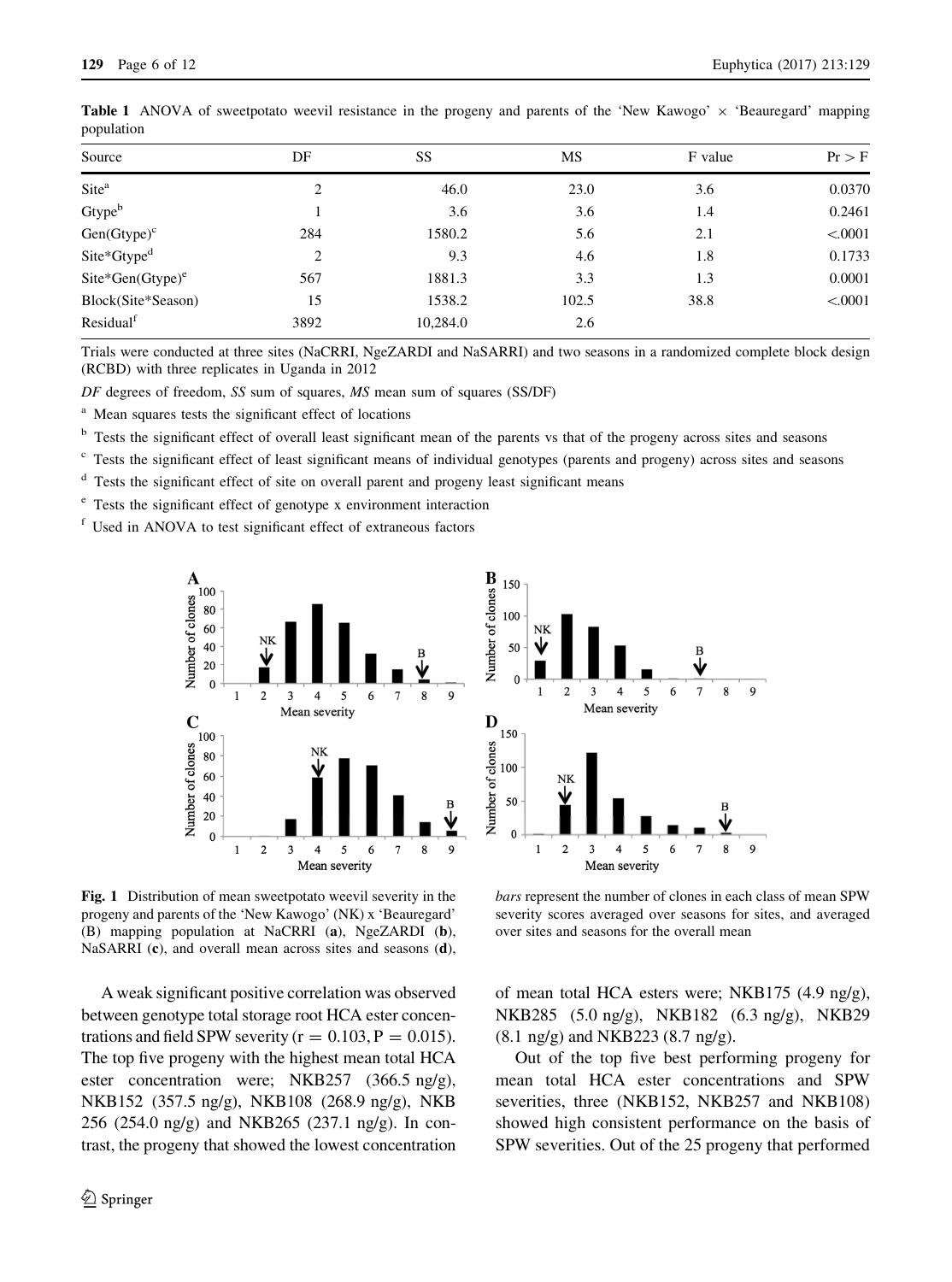<span id="page-6-0"></span>better than 'New Kawogo' for field SPW resistance, nine had total HCA ester concentrations greater than 140 ng/g. Interestingly, some highly susceptible progeny to SPW in the field such as NKB80, NKB151 and NKB283 had high HCA ester concentrations of 163.9, 160.5 and 140.6 ng/g, respectively.

#### Marker-trait association

Out of the 405 SSR markers screened, 250 were polymorphic on the parents and selected progeny. However, some of the polymorphic markers later gave ambiguous allele profiles and were discarded. This left 133 useful markers for marker trait association analyses. Marker and mean genotype SPW BLUPs regression analysis indicated that five out of the 133 SSR markers were significantly associated with field SPW resistance (Table [2\)](#page-7-0). However, the variance  $(R^2)$ values) explained by these markers was low. The most informative SSR marker was J116A, which explained 8% of the total variance in mean genotype SPW BLUPs.

A total of seven SSR markers were significantly associated with mean storage root HCA ester concentrations in this population (Table [3](#page-7-0)). These markers explained 38.5% of the total variance in mean HCA ester concentration in the population. The most highly significantly associated SSR marker to HCA ester synthesis in this population was marker IbL10, which explained 7% of the total variance. SSR markers IBS11, IbE5 and IbJ544b were significantly associated with both HCA ester and field-based SPW resistance in this population.

#### **Discussion**

Sweetpotato weevil damage escalates in SSA sweetpotato fields during dry spells (Stathers et al. [2003](#page-10-0)). Our results are in agreement with this finding as NaSARRI, located in a semi-arid part of Uganda had the highest mean weevil severity. At NaSARRI, dry spells typically begin at the end of the each growing season and are characterized by high levels of soil cracks on the sweetpotato mounds and ridges as the storage roots mature. The soil cracks create entry avenues for gravid weevils to lay eggs in exposed storage roots, which then hatch into larvae, the most damaging stage of the SPW (Jansson et al. [1987](#page-10-0)). Severe damage by larvae occurs through concealed feeding within the storage roots.

Another reason for SPW escalation during drought is the low amount of water in the soil. As a result, limited amount of water is absorbed and transported throughout the plants and the plants consequently dry up (Mao et al. [2004\)](#page-10-0). Therefore, the translocation of plant defense phytochemicals throughout the plant is also inhibited due to the low amount of water flowing through the vascular tissues (Ni et al. [2009\)](#page-10-0). The significant G x E interaction for SPW resistance observed in our study implies that genotypes should be tested at multiple sites for selecting SPW resistance.



Fig. 2 Distribution of mean storage root hydroxycinnamic acid ester content in the progeny and parents of the 'New Kawogo' (NK) x 'Beauregard' (B) across sites, bars represent the number of clones in each class of mean storage root hydroxycinnamic acid ester content scores averaged over sites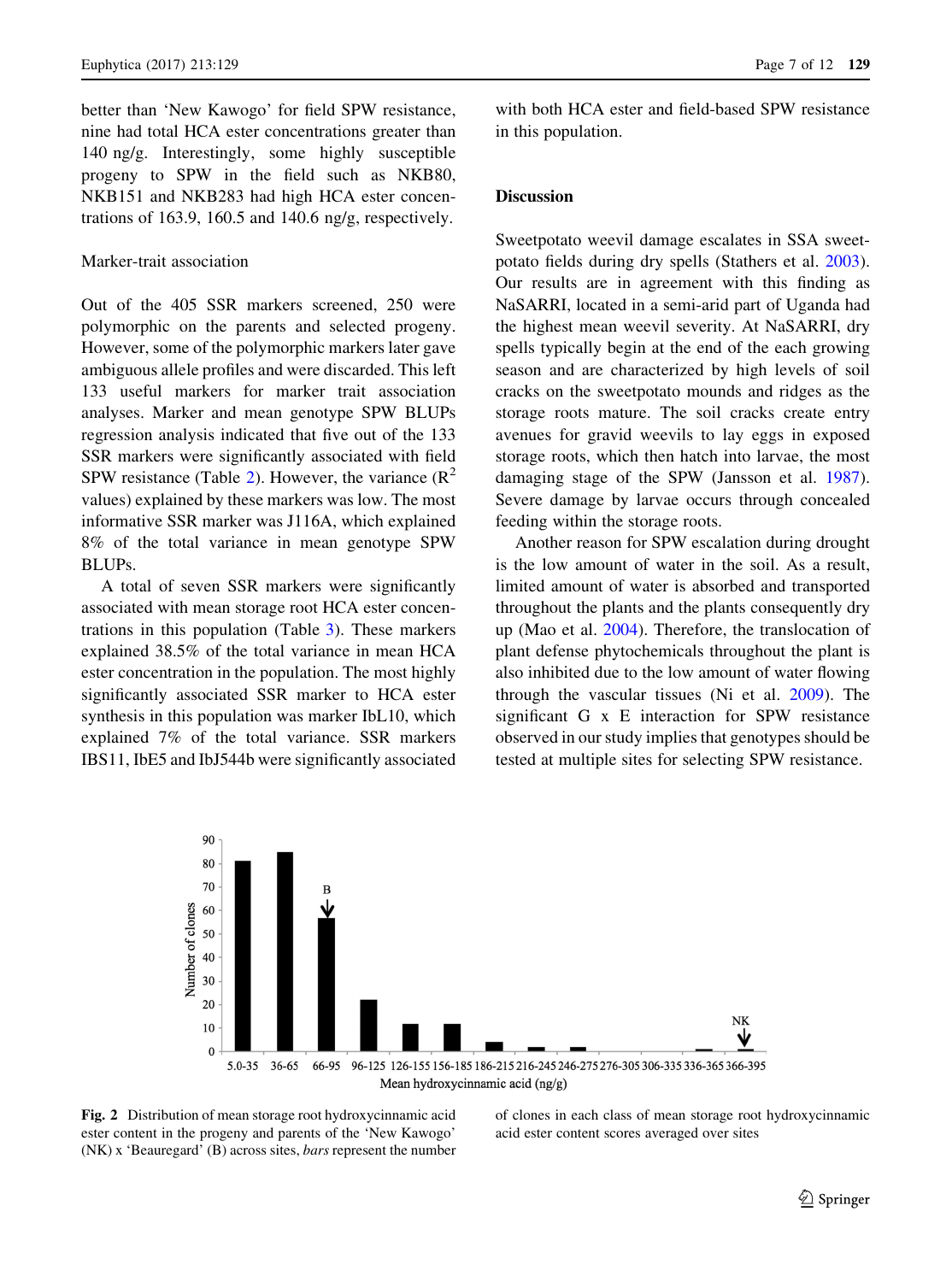| Marker <sup>a</sup>           | Number of alleles | Most significant allele <sup>b</sup> | $R^2$  | SPW BLUP mean | F value | ProbF |
|-------------------------------|-------------------|--------------------------------------|--------|---------------|---------|-------|
| J116A                         |                   | J116ANKB210                          | 0.0806 | 0.0006        | 4.68    | 0.000 |
| IbL16                         |                   | IbL16NK183                           | 0.0446 | 0.0024        | 2.56    | 0.028 |
| IBS11                         |                   | IBS11NKB253                          | 0.0443 | 0.0006        | 2.48    | 0.032 |
| IbE <sub>5</sub>              |                   | <b>IbE5B218</b>                      | 0.0311 | 0.0024        | 2.95    | 0.033 |
| I <sub>b</sub> O <sub>5</sub> |                   | IbO5NKB181                           | 0.0233 | 0.0024        | 3.31    | 0.038 |

<span id="page-7-0"></span>Table 2 Association of SSR markers with the best linear unbiased predictions of overall mean across-sites and seasons sweetpotato weevil severity (SPW\_BLUPS) of genotypes

 $R^2$  Proportion of SPW severity variance explained by SSR markers

<sup>a</sup> SSR markers that were highly associated with SPW resistance selected out of 133 SSRs analyzed in the study

<sup>b</sup> Marker allele that had the highest significant association with resistance and also the allele that accounted for the highest variance for SPW resistance

Table 3 Association of SSR marker loci with the best linear unbiased predictions of overall mean across-sites hydroxycinnamic acid (HCA\_BLUPS) concentration of genotypes

| Marker <sup>a</sup>             | Number of alleles | Most significant allele <sup>b</sup> | $R^2$  | HCA BLUP mean | F value | ProbF |
|---------------------------------|-------------------|--------------------------------------|--------|---------------|---------|-------|
| IbL10                           |                   | IbL10B197                            | 0.0671 | 0.00248       | 8.60    | 0.004 |
| IBS <sub>62</sub>               |                   | IBS62B120                            | 0.0654 | 0.0023        | 8.50    | 0.004 |
| IbE <sub>5</sub>                | 3                 | IbE5B218                             | 0.0580 | 0.0024        | 2.84    | 0.011 |
| IBSSR03                         | 6                 | <b>IBSSR03B219</b>                   | 0.0525 | 0.002386      | 2.15    | 0.039 |
| IBS11                           |                   | IBS11NKB253                          | 0.0510 | 0.0006        | 2.73    | 0.023 |
| I <sub>b</sub> <sub>J544b</sub> | 4                 | IbJ544bNKB197                        | 0.0460 | 0.0032        | 2.40    | 0.030 |
| IbL16                           |                   | IbL16NK183                           | 0.0446 | 0.0024        | 2.56    | 0.028 |
|                                 |                   |                                      |        |               |         |       |

 $R^2$  Proportion of HCA ester concentration variance explained by SSR markers

SSR markers that were highly associated with HCA based weevil resistance selected out of 133 SSRs analyzed in the study

<sup>b</sup> Marker allele that had the highest significant association with HCA\_BLUPS and also the allele that accounted for the highest variance for HCA based resistance

The genotypes (progeny and parents) in our study significantly differed in their mean weevil infestation across sites and seasons. Their published levels of SPW resistance informed our choice of the parental genotypes used in this study. 'New Kawogo' was reported to be moderately resistant and have high levels of plant chemicals conferring field resistance to SPW (Mwanga et al. [2001](#page-10-0); Stevenson et al. [2009](#page-10-0)), whereas 'Beauregard' was reported to be highly susceptible to a host of insect pests including sweetpotato weevils (Rolston et al. [1987\)](#page-10-0). Furthermore, we report here comparatively low levels of HCAs for 'Beauregard'.

We observed a range of field SPW resistance in this population. The large number of progeny showing transgressive segregation is attributed to the diverse nature of the parents selected from different gene pools. Grüneberg et al.  $(2009)$  $(2009)$  reported that progeny generated from diverse parents from wide gene pools exhibited high levels of diversity and heterosis for key agronomic traits in sweetpotato. Progeny that performed better than 'New Kawogo' and had storage root yield have become potential candidates for yield trials and use as sources of genes for future population improvement. A moderately high level of genetic diversity was observed in this population (Yada et al. [2015\)](#page-10-0), which supports the observation of the large number of progeny exhibiting transgressive segregation for SPW resistance.

The significant differences in the concentrations of mean total HCA esters among the genotypes could be attributed to random re-assortment of alleles at multiple loci for this trait in this cross. 'New Kawogo' (female) was reported to have high concentrations of total HCA esters and high levels of field resistance to SPW (Stevenson et al. [2009;](#page-10-0) Anyanga et al. [2013](#page-9-0)).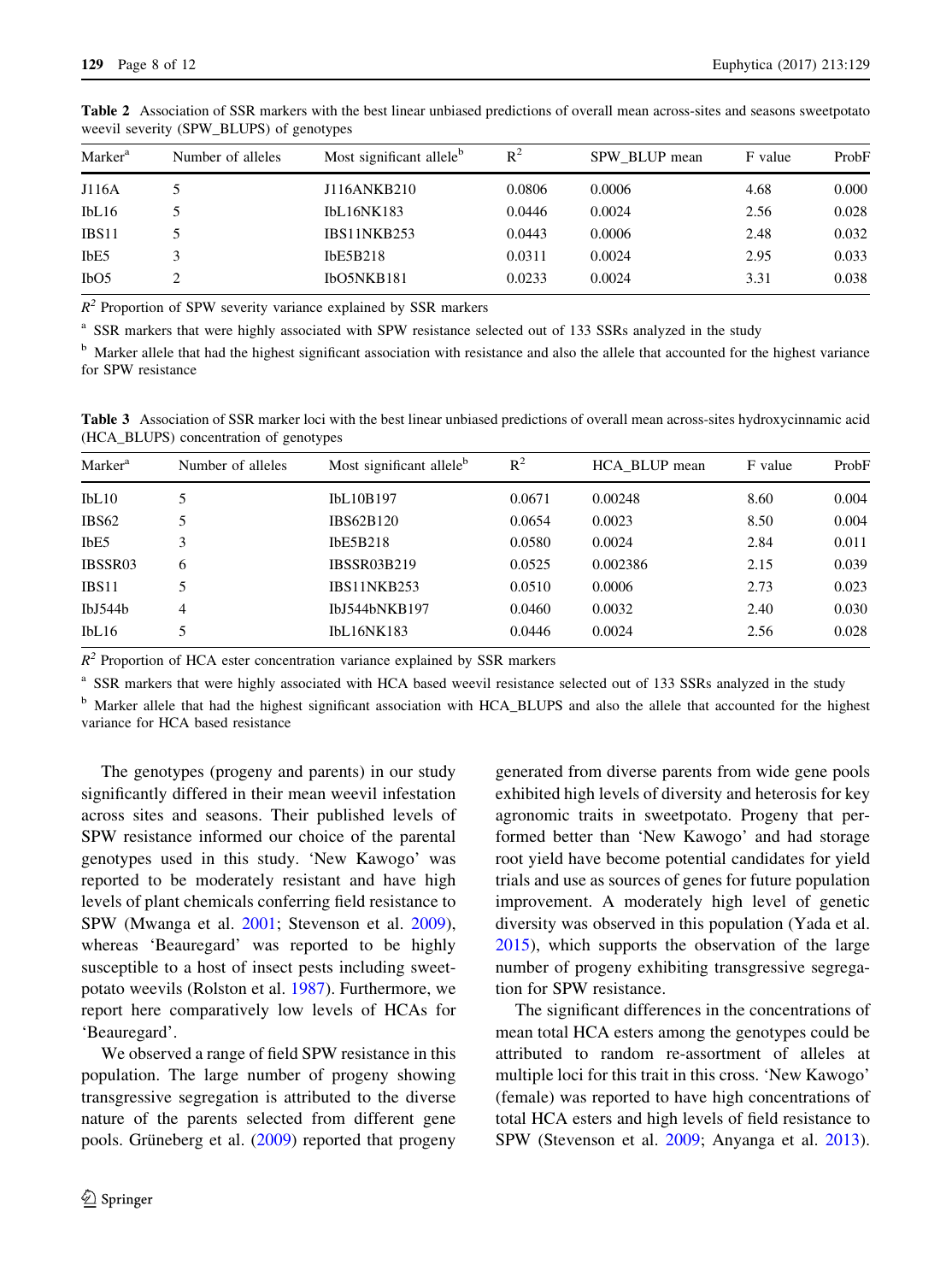Total HCA esters were reported to have a significant effect on the mortality of sweetpotato weevils in a controlled laboratory experiment on treated artificial diet in a dose dependent response, which is the reason they were hypothesized to be the chemical basis of active and quantifiable SPW resistance in 'New Kawogo' (Stevenson et al. [2009](#page-10-0)).

The highly skewed distribution of mean HCA ester concentration of genotypes to the right with a mean genotype HCA ester concentration of 69.4 ng/g could be an indication of a rare allele that is qualitatively and recessively inherited. However, we cannot draw this conclusion with the sample size that was used in this study. Hydroxycinnamic acid esters have been shown to play key roles in the biosynthesis pathway of lignin, a key mode of plant defense against pathogenic attack and herbivory (Boerjan et al. [2003](#page-9-0)). Single genes were isolated and shown to encode the enzymes for lignin biosynthesis including hydroxycinnamate CoA ligase (4CL) in sugarcane (Ramos et al. [2001\)](#page-10-0). The mode of inheritance of HCA esters in sweetpotato needs to be understood for enhancing their application in improving SPW resistance.

A few clones including NKB152, NKB257, NKB108, NKB59 and NKB60, from our study showed consistently high levels of field and HCA ester-based weevil resistance. These clones could be candidate parental genotypes for use in population improvement for SPW resistance in SSA. We also observed clones that showed high levels of field resistance in terms of their weevil damage scores but contrarily had low HCA ester concentrations (e.g. NKB72, NKB225, NKB52, NKB158 and NKB279). The resistance in these particular clones could be attributed to other defense mechanisms than HCA synthesis such as: deep rooting, presence of physical morphological barriers (i.e., heavy pubescence) and quick healing mechanisms to insect wounding. These genotypes could have exhibited escape instead of active SPW resistance through mechanisms such as deep rooting. Varieties with deep rooting and heavy pubescence characteristics were reported to sustain low SPW damage in SSA (Stathers et al. [2003\)](#page-10-0). The low field SPW damage in these genotypes could additionally have been attributed to presence of thick storage root cortex. Stathers et al. [\(2003](#page-10-0)) reported that, sweetpotato weevils less damaged genotypes with thick storage root cortex. Thick storage root cortex could lessen feeding as well as egg laying in weevils.

It is noteworthy that some cultivars, for example 'Ruddy' (Bohac et al. [2002\)](#page-9-0), 'Regal' (Jones et al. [1985\)](#page-10-0) and 'Sumor' (Dukes et al. [1987\)](#page-9-0), which are resistant to key insect pests, including the Wireworm-Diabrotica-Systena (WDS) complex and C. formicarius have been released in the US, though they have not become commercially important. To date, no SPW resistant cultivar has been bred and released in SSA despite the rigorous screening for SPW resistance in the global sweetpotato germplasm (Hahn and Leuschner [1981;](#page-10-0) Thompson et al. [1999](#page-10-0); Yada et al. [2011](#page-10-0); Jackson et al. [2012](#page-10-0); Muyinza et al. [2012](#page-10-0)). Apart from the limited sources of SPW resistance for sweetpotato improvement in SSA, dual infestation by C. puncticollis and C. brunneus is another challenge to these efforts. The identification of progeny showing high levels of positive transgressive segregation resistance against both Cylas spp. could present a positive effort to address SPW damage in the region.

From our study, the broad sense heritability of SPW resistance was moderate  $(H^2 = 0.49)$ , meaning a substantial amount of SPW resistance in this population is due to genetic variance. The inheritance of SPW resistance has been poorly studied. Thompson et al. [\(1994\)](#page-10-0) in a set of half-sib families of 19 parental genotypes of varying levels of SPW resistance estimated the narrow sense heritability of SPW resistance through parent-offspring regression as 0.35 and 0.52 for number of damaged storage roots and percent of storage damaged roots, respectively. The moderate heritability estimate in our study means that selection of increased resistance is achievable, but future families for selecting weevil resistance should be generated from top performing progeny in this population.

The limited number of SSR markers associated with field- and biochemistry-based SPW resistance in our study could be attributed to the moderate heritability of SPW in this population. This is the first time SSR markers are being associated with SPW resistance in sweetpotato to the best of our knowledge. This study has shown that, SSR loci for resistance to SPW occur in sweetpotato and can be used to enhance the improvement of sweetpotato for weevil resistance. The selected SSR markers could be used for genotyping germplasm and selecting diverse SPW resistant parents. However, there is need to identify QTL linked to resistance to SPW for use in sweetpotato improvement.

Future sweetpotato improvement in SSA should exploit the use of HCA ester-based selection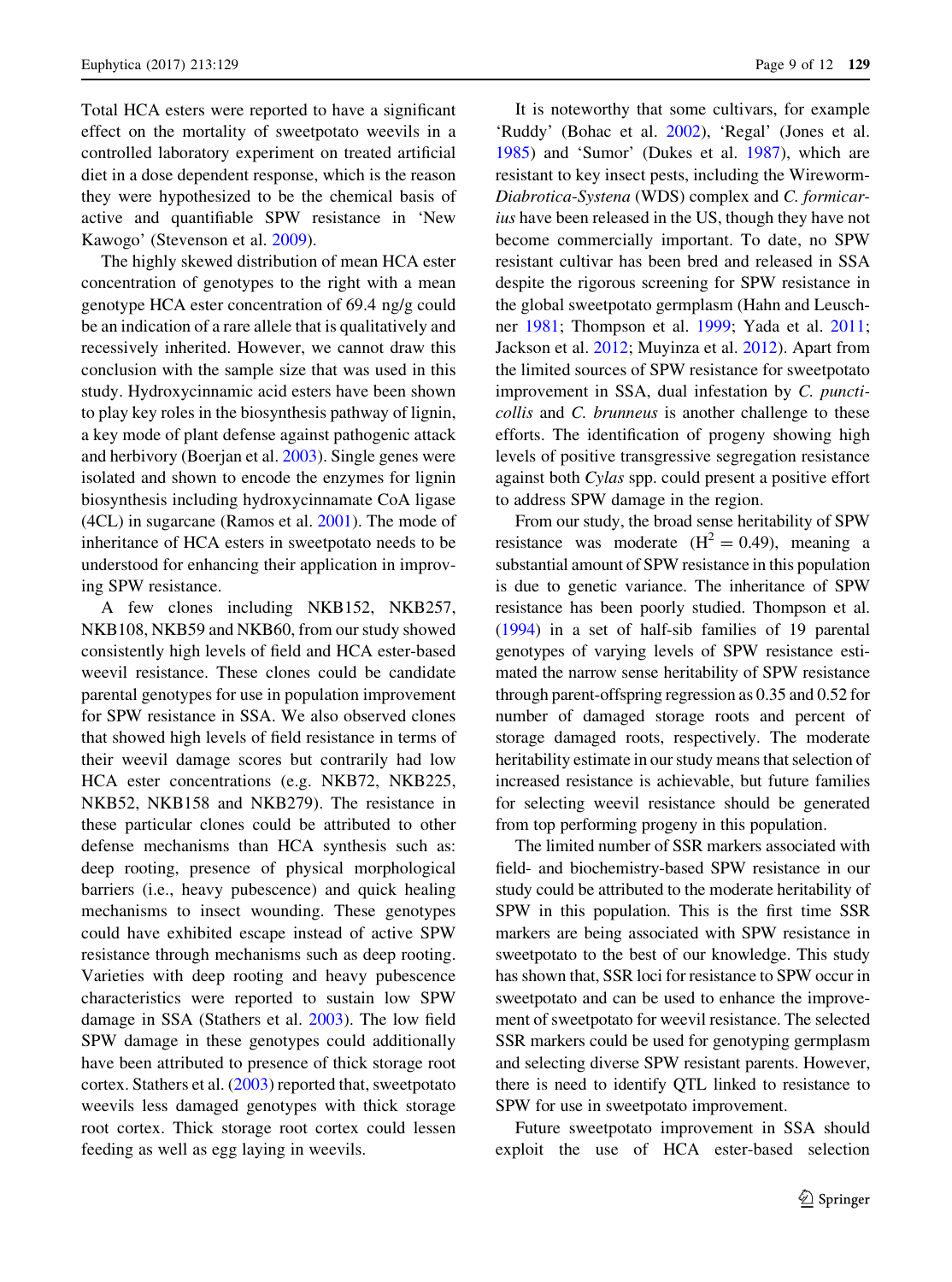<span id="page-9-0"></span>(chemotyping) augmented with field phenotyping and laboratory bioassays for long term population improvement. However, efforts to develop a low cost chemotyping platform using LC–MS are still too expensive. The calibration of near-infrared spectroscopy (NIRS) for analysis of total HCA ester concentrations in root samples would enhance throughput screening of breeding materials for population improvement in the region. This approach could be possible since fourier-infrared spectroscopy has already been successfully used for quantification of total hydroxycinnamic acid esters in forages (Allison et al. 2009).

In conclusion, our study showed that SPW resistance is a heritable trait that can be mapped with SSR markers. More refined studies for estimating narrow sense heritability for SPW resistance are needed. Field resistance to SPW was significantly influenced by environment; as a result, we recommend further phenotyping of this population for SPW resistance. The positive transgressive segregates need to be screened further to confirm their level of SPW resistance for use in population improvement. Our data needs to be augmented with choice and no-choice feeding bioassay data on the genotypes to draw informed conclusions on the level of SPW resistance in this population. More genomic tools should be developed using the 'New Kawogo' x 'Beauregard' population through genotyping by sequencing of the entire population for SSR and single nucleotide polymorphism (SNP) marker mining.

Acknowledgements The McKnight Foundation Collabo rative Crop Research Program (CCRP) and the Norman E. Borlaug Leadership Enhancement in Agriculture Program (LEAP) funded this research. Dr. Consuelo Arellano of the Department of Statistics, NCSU is acknowledged for providing guidance in statistical data analysis. We also thank the research staff at the various institutes for their support.

#### Compliance with ethical standards

Conflict of interest The authors declare that they have no conflict of interest.

Open Access This article is distributed under the terms of the Creative Commons Attribution 4.0 International License ([http://](http://creativecommons.org/licenses/by/4.0/) [creativecommons.org/licenses/by/4.0/\)](http://creativecommons.org/licenses/by/4.0/), which permits unrestricted use, distribution, and reproduction in any medium, provided you give appropriate credit to the original author(s) and the source, provide a link to the Creative Commons license, and indicate if changes were made.

- Allison GG, Thain SC, Morris P, Morris C, Hawkins S, Hauck B, Barraclough T, Yates N, Shield I, Bridgwater AV, Donnison IS (2009) Quantification of hydroxycinnamic acids and lignin in perennial forage and energy grasses by Fourier-transform infrared spectroscopy and partial least squares regression. Bioresour Technol 100:1252–1261
- Anyanga MO, Muyinza H, Talwana H, Hall DR, Farman DI, Ssemakula GN, Mwanga ROM, Stevenson PC (2013) Resistance to the weevils Cylas puncticollis and Cylas brunneus Conferred by sweetpotato root surface compounds. J Agric Food Chem 61:8141–8147
- Boerjan W, Ralph J, Baucher M (2003) Lignin biosynthesis. Annu Rev Plant Biol 54:519–546
- Bohac JR, Jackson DM, Dukes PD, Mueller JD (2002) 'Ruddy': a multiple pest resistant sweetpotato. HortScience 37:993–994
- Buteler MI, Jarret RL, LaBonte DR (1999) Sequence characterization of microsatellites in diploid and polyploid Ipomoea. Theor Appl Genet 99:123–132
- Cervantes-Flores JC, Yencho GC, Kriegner A, Pecota KV, Faulk MA, Mwanga ROM, Sosinski B (2008a) Development of a genetic linkage map and identification of homologous linkage groups in sweetpotato using multipledose AFLP markers. Mol Breed 21:511–532
- Cervantes-Flores JC, Yencho GC, Pecota KV, Sosinski B, Mwanga ROM (2008b) Detection of quantitative trait loci and inheritance of root-knot nematode resistance in sweetpotato. J Am Soc Hortic Sci 133:844–851
- Cervantes-Flores JC, Sosinski B, Pecota KV, Mwanga ROM, Catignani GL, Truong VD, Watkins RH, Ulmer MR, Yencho GC (2011) Identification of quantitative trait loci for dry-matter, starch, and  $\beta$ -carotene content in sweetpotato. Mol Breed 28:201–216
- Chang K, Lo H, Lai Y, Yao P, Lin K, Hwang S (2009) Identification of quantitative trait loci associated with yield-related traits in sweetpotato (Ipomoea batatas). Bot Stud 50:43–50
- Cockerham KL, Deen OT, Christian MB, Newson L (1954) Biology of the sweetpotato weevil. Louisiana Agric Exp Stn Tech Bull No 483
- Doyle JJ, Doyle JL (1990) Isolation of plant DNA from fresh tissue. Focus 12:13–15
- Dukes PD, Hamilton MG, Jones A, Schalk JM (1987) 'Sumor', a multi-use sweetpotato. HortScience 22:170–171
- FAOSTAT (2014) Food and Agricultural Organization of the United Nations, Production statistics [\(http://faostat.fao.](http://faostat.fao.org/) [org/\)](http://faostat.fao.org/). Accessed Aug 2015
- Grüneberg WJ, Mwanga R, Andrade M, Dapaah H (2009) Sweetpotato breeding. In: Andrade M, Barker I, Cole D, Dapaah H, Elliott H, Fuentes S, Gruneberg WJ, Kapinga R, Kroschel J, Labarta R, Lemaga B, Loechl C, Low J, Lynam J, Mwanga R, Ortiz O, Oswald A, Thiele G (eds) Unleashing the potential of sweetpotato in sub-Saharan Africa: current challenges and way forward Nairobi, CIP-SSA
- Grüneberg WJ, Eyzaguirre R, Espinoza J, Mwanga ROM, Andrade M, Dapaah H, Tumwegamire S, Agili S, Ndingo-Chipungu FP, Attaluri S, Kapinga R, Nguyen T, Kaiyung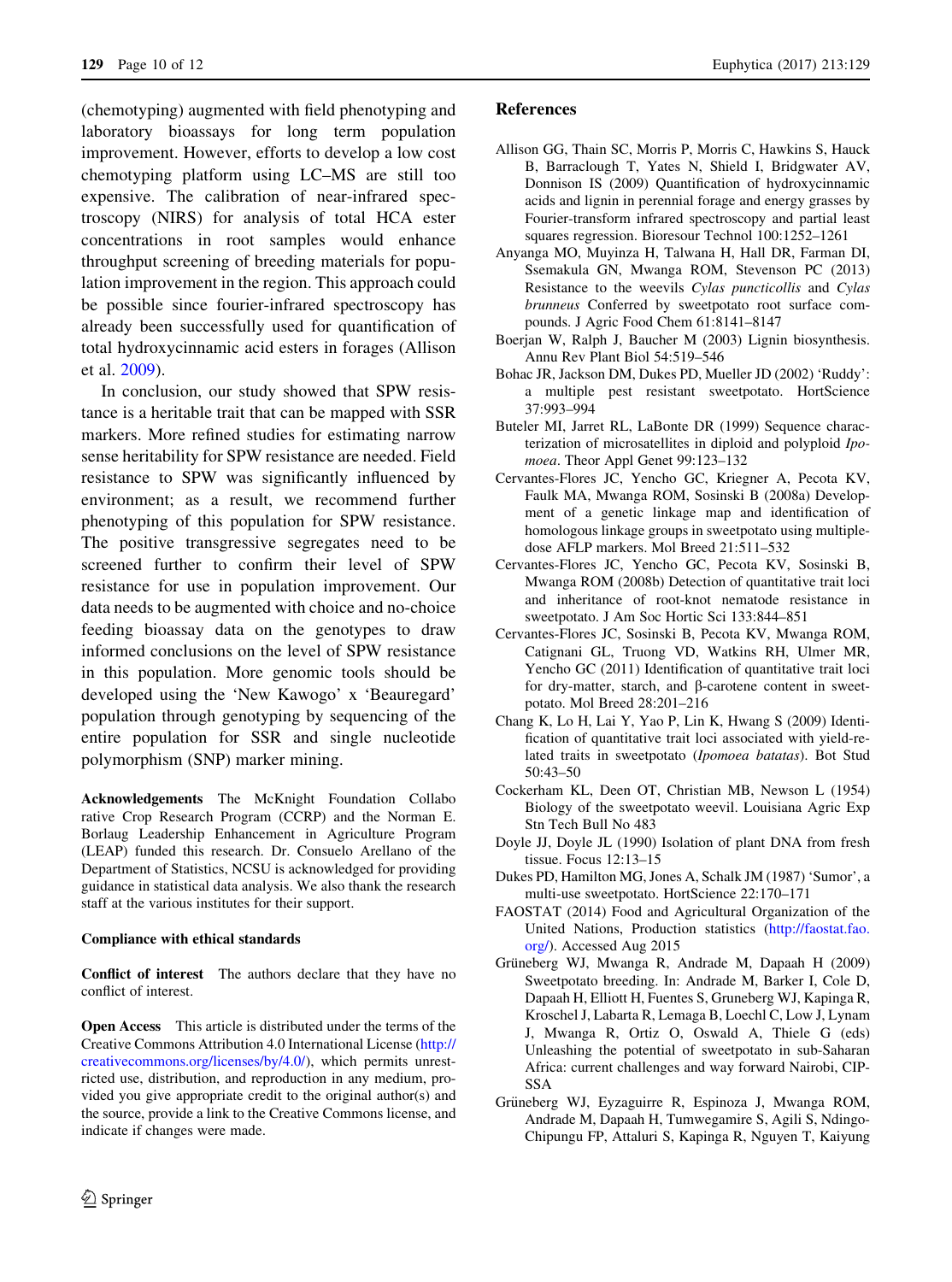<span id="page-10-0"></span>X, Tjintokohadi K, Carey EE, Low J (2010) Procedures for the evaluation and analysis of sweetpotato trials. International Potato Center, Lima

- Hahn SK, Leuschner K (1981) Resistance of sweetpotato cultivars to African sweetpotato weevil. Crop Sci 21:499–503
- Hotz C, Loechl C, Lubowa A, Tumwine JK, Ndeezi G, Masawi AN, Baingana R, Carriquiry A, De Brauw A, Meenakshi JV, Gilligan DO  $(2012)$  Introduction of  $\beta$ -carotene-rich orange sweetpotato in rural Uganda resulted in increased vitamin A intakes among children and women and improved vitamin A status among children. J Nutr 142:1871–1880
- Hu J, Nakatani M, Mizuno K, Fujimura T (2004) Development and characterization of microsatellite markers in sweetpotato. Breed Sci 58:177–188
- Jackson DM, Harrison HF, Ryan-Bohac JR (2012) Insect resistance in sweetpotato plant introduction accessions. J Econ Entomol 105:651–658
- Jansson RK, Brayn HH, Sorensen KA (1987) Within-vine distribution and damage of the sweetpotato weevil Cylas formicarius elengantulus (Coleoptera: Curculionidae), on four cultivars of sweetpotato in southern. Fla Entomol 70:523–526
- Jones A, Dukes PD, Schalk JM, Hamilton MG, Mullen MA, Baumgardner RA, Paterson DR, Boswell TE (1985) 'Regal' sweetpotato. HortScience 20:781–782
- Karyeija RF, Gibson RW, Valkonen JPT (1998) The significance of sweetpotato feathery mottle virus in subsistence sweetpotato production in Africa. Plant Dis 82:4–15
- Low JW, Arimond M, Osman N, Cunguara B, Zano F, Tschirley D (2007) A Food-based approach introducing orange-fleshed sweetpotatoes increased vitamin A intake and serum retinol concentrations in young children in rural Mozambique. J Nutr 137:1320–1327
- Mao L, Jett LE, Story RN, Hammond AM, Peterson JK, LaBonte DR (2004) Influence of drought stress on sweetpotato resistance to sweetpotato weevil, Cylas formicarius (Coleoptera: Apoinidae), and storage root chemistry. Fla Entomol 83:261–267
- Muyinza H, Talwana HL, Mwanga ROM, Stevenson PC (2012) Sweetpotato weevil (Cylas spp.) resistance in African sweetpotato germplasm. Int J Pest Manag 58:73–81
- Mwanga ROM, Odongo B, Ocitti p'Obwoya C, Gibson RW, Smit NEJM, Carey EE (2001) Release of five sweetpotato cultivars in Uganda. HortScience 36:385–386
- Ni F-T, Chu L-Y, Shao H-B, Liu Z-H (2009) Gene expression and regulation of higher plants under soil water stress. Curr Genom 10:269–280
- Nottingham SF, Kays SJ (2002) Sweetpotato weevil control. Acta Hortic 583:155–161
- Odongo B, Heather K, Ewell P, Stathers T, van de Fliert E, Mudiope J, Ogiro V, Lugwana E (2003) Techniques of re-hilling sweetpotato mounds to reduce Cylas spp. weevil infestation and improve sweetpotato yield in Soroti district, northeastern Uganda. Uganda J Agric Sci 8:117–122
- Ramos RLB, Tovar FJ, Junqueira RM, Lino FB, Sachetto-Martins G (2001) Sugarcane expressed sequences tags (ESTs) encoding enzymes involved in lignin biosynthesis pathways. Genet Mol Biol 24:235–241
- Rolston LH, Clarke CA, Cannon JM, Randle WM, Riley EG, Wilson PW, Robbins ML (1987) "Beauregard" sweetpotato. HortScience 22:1338–1339
- Sato K, Uritani I (1981) Characterization of the terpene-inducing factor isolated from the larvae of the sweetpotato weevil, Cylas formicarius Fabricius (Coleoptera: Brentidae). Appl Entomol Zool 16:103–112
- Schafleitner R, Tincopa LR, Palomino O, Rossel G, Robles RF, Alagon R, Rivera C, Quispe C, Rojas L, Pacheco JA, Solis J, Cerna D, Kim JY, Hou J, Simon R (2010) A sweetpotato gene index established by denovo assembly of pyrosequencing and Sanger sequences and mining for gene-based microsatellite markers. BMC Genom 11:604
- Smit NEJM (1997) Integrated pest management for sweetpotato in Eastern Africa. PhD Thesis, Agricultural University Wageningen
- Stathers TE, Rees D, Nyango A, Kiozya H, Mbilinyi L, Jeremiah S, Kabi S, Smit N (2003) Sweetpotato infestation by Cylas spp in East Africa: I Cultivar differences in field infestation and the role of plant factors. Int J Pest Manag 49:131–140
- Stevenson PC, Muyinza H, Hall DR, Porter EA, Dudley I, Farman DI, Talwana H, Mwanga ROM (2009) Chemical basis for resistance in sweetpotato Ipomoea batatas to the sweetpotato weevil, Cylas puncticollis. Pure Appl Chem 81:141–151
- Teow CC, Troung V-D, McFeeters Thompson RL, Pecota KV, Yencho CG (2007) Antioxidant activities, phenolic and  $\beta$ carotene contents of sweet potato genotypes with varying flesh colours. Food Chem 103:829–838
- Thompson PG, Schneider JC, Graves B (1994) Genetic variance components and heritability estimates of freedom from weevil injury to sweetpotato. J Am Soc Hortic Sci 119:620–623
- Thompson PG, Schneider JC, Graves B, Sloan RC (1999) Insect resistance in sweetpotato plant introductions. HortScience 34:711–714
- Tittiger C (2004) Functional genomics and insect chemical ecology. J Chem Ecol 30:2335–2358
- Uritani I, Saito T, Honda H, Kim WK (1975) Induction of furanoterpenoids in sweetpotato roots by the larval components of the sweetpotato weevils. Agric Biol Chem 37:1857–1862
- van Jaarsveld PJ, Faber M, Tanumihardjo SA, Nestel P, Lombard CJ, Benadé AJS (2005) β-carotene-rich orange-fleshed sweetpotato improves the vitamin A status of primary school children assessed by the modified-relative-doseresponse test. Am J Clin Nutr 81:1080–1087
- Wang Z, Li J, Luo Z, Huang L, Chen X, Fang B, Li Y, Chen J, Zhang X (2011) Characterization and development of EST-derived SSR markers in cultivated sweetpotato (Ipomoea batatas). BMC Plant Biol 11:139
- Woolfe JA (1992) Sweetpotato-an untapped food resource. Cambridge University Press, New York
- Yada B, Tukamuhabwa P, Alajo A, Mwanga ROM (2011) Field evaluation of Ugandan sweetpotato germplasm for yield, dry matter and disease resistance. S Afr J Plant Soil 28:142–146
- Yada B, Brown-Guedira G, Alajo A, Ssemakula GN, Mwanga ROM, Yencho GC (2015) Simple sequence repeat marker analysis of genetic diversity among progeny of a biparental